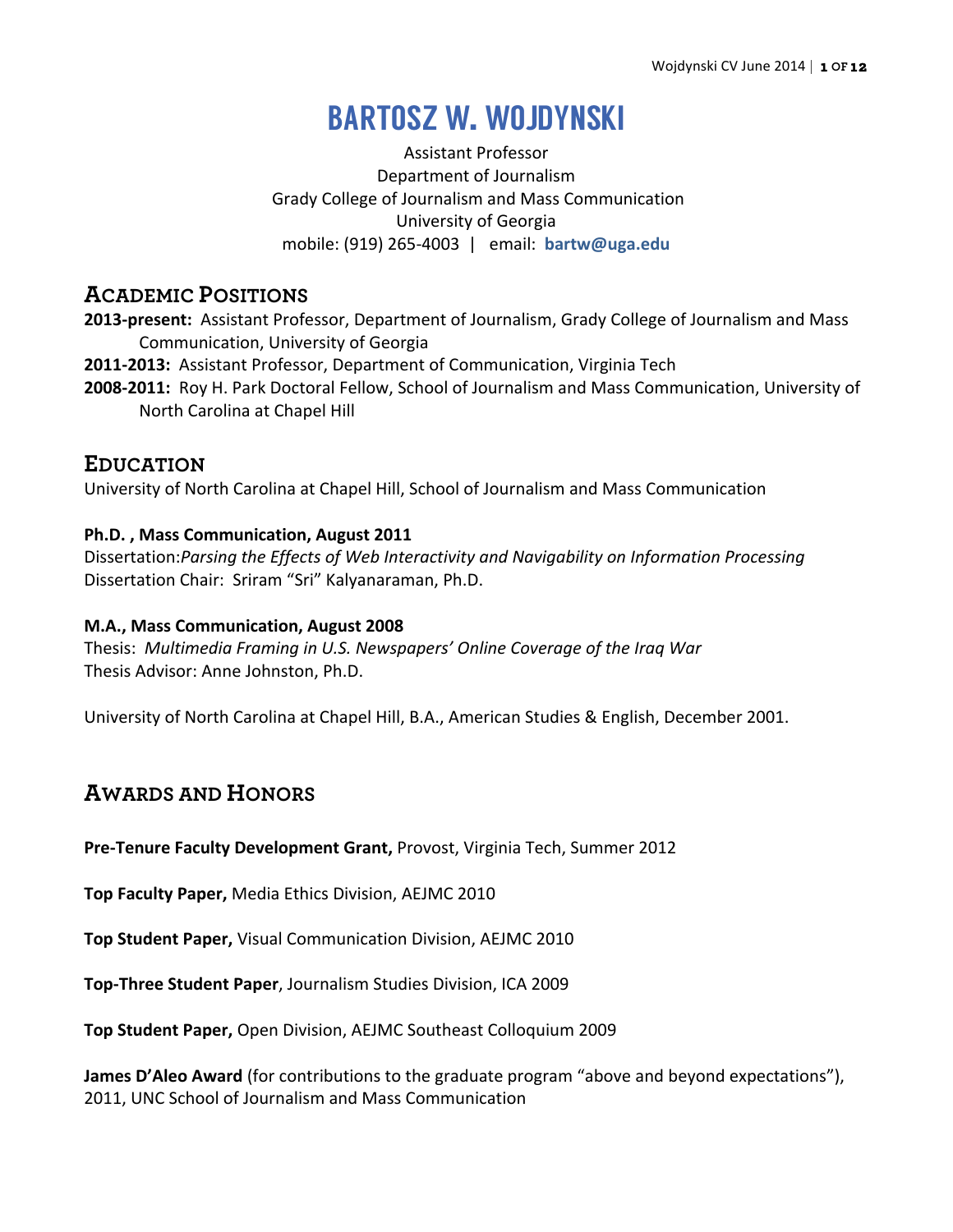**Roy H. Park Ph.D. Fellowship,** 2008-2011, UNC School of Journalism and Mass Communication

**Roy H. Park M.A. Fellowship, 2006-2008, UNC School of Journalism and Mass Communication** 

# **PEER-REVIEWED PUBLICATIONS**

**Wojdynski, B.W.,** & Kalyanaraman, S. (in press). The three dimensions of Web site navigability: Explication and effects. Accepted for publication at *The Journal of the American* Society for Information Science and Technology (JASIST).

**Wojdynski, B. W.** (in press). Interactive data graphics and information processing: The moderating role of involvement. Accepted for publication in *Journal of Media Psychology.* 

**Wojdynski, B.W.** (in press). Text is still best? Online editors' perceptions of Web news formats and modalities. Accepted for publication in *Newspaper Research Journal.* 

Malik, C. & Wojdynski, B.W. (in press). Boys Earn, Girls Buy: Depictions of Materialism on U.S. Children's Branded-Entertainment Websites. Journal of Children and Media. Published online in December 2013 at: http://www.tandfonline.com/doi/abs/10.1080/17482798.2013.852986#.U8kxh6h02Z8

Magee, R.G., & Wojdynski, B. W. (2012). Mortality salience effects on selective exposure and cognitive processing on the Web. Cyberpsychology, Behavior, and Social Networking, 15 (12), 663-668.

**Wojdynski, B.W.**, & Riffe, D. (2011). What kind of media, and when? Public opinion about press coverage of politicians' private lives. Journal of Mass Media Ethics, 26 (3), 206-223.

**Wojdynski, B.W.** (2011). Interactivity as a super-variable: Dimensions and implications for theory. Web Journal of Mass Communication Research, 30. Retrieved from http://wjmcr.org/vol30

## **Papers currently under review:**

Myrick, J. G. & **Wojdynski, B.W.** Moody News: The impact of collective emotion ratings on online news consumers' attitudes, memory, and behavior. Under review at *New Media & Society*

**Wojdynski, B.W.,** & Evans, N.J. Deception by Design? Analyzing native advertising design and disclosure on news websites. Under review at *Journalism Practice.* 

Ruel, L., Holman, L., and **Wojdynski, B. W.** Photo Fixation: Evaluating Website Conventions in Online News Slideshows. Under review at *Visual Communication Quarterly.*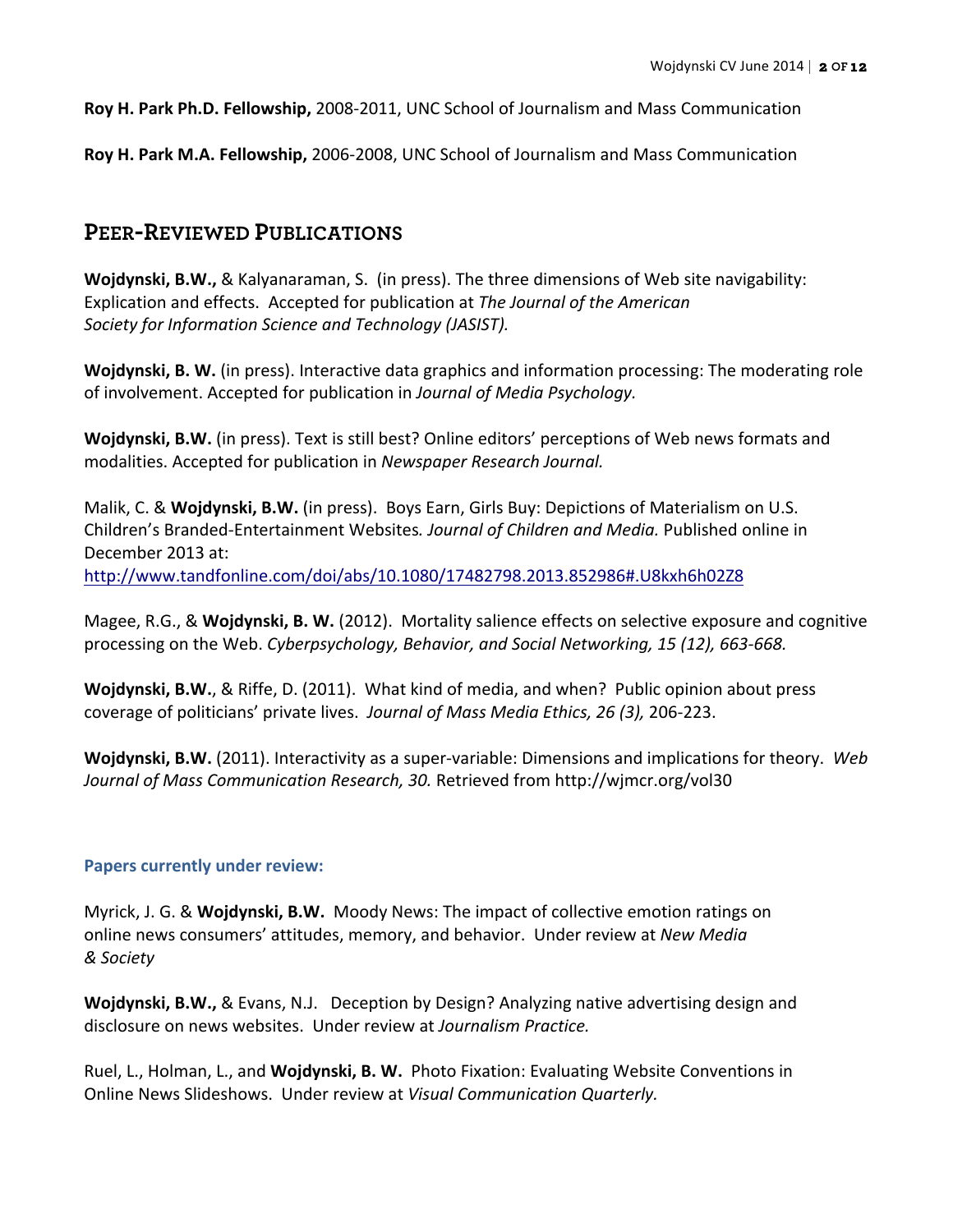# **BOOK CHAPTER**

Kalyanaraman, S., & Wojdynski, B.W. (in press). Affording control: How customization, interactivity, and navigability affect psychological responses to technology. In S. S. Sundar (Ed.), *The Handbook of Psychology and Communication Technology*. West Sussex, England: Wiley-Blackwell.

# **REFEREED PAPER PRESENTATIONS**

**Wojdynski, B.W.**, & Myrick, J.G. (2014, November). All the moods that are fit to click: Effects of *interactive emotion meters on attitudes, recall, and sharing intentions in online news.* Accepted for presentation at the National Communication Association conference, Chicago, IL.

**Wojdynski, B.W.,** & Evans, N. J. (2014, August). *Deception by Design? Analyzing native advertising* design and disclosure on news websites Accepted for presentation at the 2014 Association for Education in Journalism and Mass Communication (AEJMC) Annual Convention, Montreal, Canada.

**Wojdynski B.W., & Dillman Carpentier, F. R. (2014, May).** *Manipulating and measuring involvement in mass communication research, 1990-2009.* Presented at the 64<sup>th</sup> Annual International Communication (ICA) Conference, Seattle, WA. 

Bailey, E., & Wojdynski, B.W. (2014, May). Viewing meaningful entertainment and altruistic behavior: *Investigating potential mediators.* Presented at the 64<sup>th</sup> Annual International Communication (ICA) Conference, Seattle, WA.

Matthiessen, A. C., & Wojdynski, B. W. (2014, May). *Effects of narrative modality and transportation in charitable appeals.* Presented at the 64<sup>th</sup> Annual International Communication (ICA) Conference, Seattle, WA.

Myrick, J.G., & Wojdynski, B. W. (2014, May). Moody news: The impact of collective emotion ratings *on readers'* attitudes *toward and memory for content.* Presented at the 64<sup>th</sup> Annual International Communication (ICA) Conference, Seattle, WA.

Wojdynski, B.W., & Northup, T. (2013, June). Choose your own exemplar: Exemplification and risk in *interactive online news.* Presented at the 63<sup>rd</sup> Annual International Communication (ICA) Conference, London, UK.

Matuszak, S., Wojdynski, B.W., & Carlson, K. (2013, June). *Looks good to me...or not: The impact of Web site aesthetics on online job seekers.* Presented at the 63<sup>rd</sup> Annual International Communication (ICA) Conference, London, UK.

**Wojdynski, B.W.** (2012, August). *Effects of three dimensions of Web navigability on attitudes and perceptions of an organizational site.* Presented at the 2012 Association for Education in Journalism and Mass Communication (AEJMC) Annual Convention, Chicago, IL.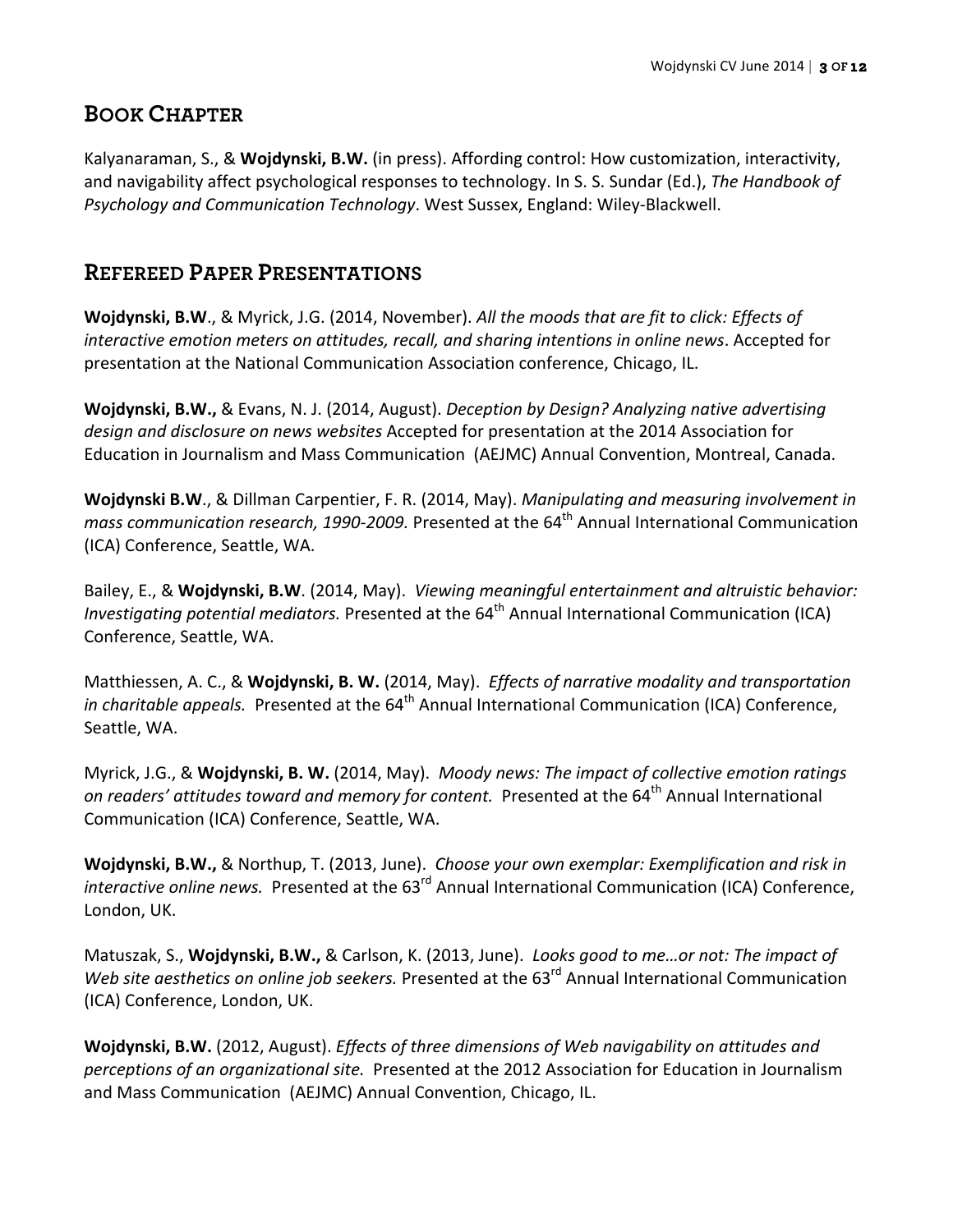Magee, R.G., & Wojdynski, B. W. (2012, August). *Mortality salience effects on selective exposure and cognitive processing on the Web.* Presented at the 2012 Association for Education in Journalism and Mass Communication (AEJMC) Annual Convention, Chicago, IL.

Wojdynski, B. W., & Kalyanaraman, S. (2012, May). Often Mentioned, Hardly Measured: Explicating and Measuring Website Navigability. Presented at the 62<sup>nd</sup> Annual International Communication Association (ICA) Conference, Phoenix, AZ.

**Wojdynski, B. W., & Kalyanaraman, S. (2012, May).** Parsing the Effects of Website Interactivity and *Navigability.* Presented at the 62<sup>nd</sup> Annual International Communication Association (ICA) Conference, Phoenix, AZ.

**Wojdynski, B. W.** (2012, April). The role of involvement in effects of communication technology. Accepted for presentation at the  $24<sup>th</sup>$  International Academy of Business Disciplines (IABD) Annual Meeting, Long Beach, CA.

**Wojdynski, B. W.** (2011, October). *Classifying interactive media forms:* The two dimensions that *matter*. Presented at the Journalism Interactive Conference, College Park. MD.

**Wojdynski, B. W.** (2010, August). *Graphical depictions of quantitative data: Can interactivity affect* recall and attitudes? Presented at the 2010 Association for Education in Journalism and Mass Communication (AEJMC) Annual Convention, Denver, CO [Top Student Paper, Visual Communication **Division].**

**Wojdynski, B. W., & Riffe, D. (2010, August).** *Public Opinion about News Coverage of Leaders' Private* Lives: A Role for "New" vs. "Old" Media"? Presented at the 2010 Association for Education in Journalism and Mass Communication (AEJMC) Annual Convention, Denver, CO. [Top Faculty Paper, **Media Ethics Division].**

Wojdynski, B. W. (2010, August). Text is still best: Online editors' attitudes toward news story platforms. Presented at the 2010 Association for Education in Journalism and Mass Communication (AEJMC) Annual Convention, Denver, CO.

**Wojdynski, B. W.** (2010, August). When the Computer Became Personal: Print Ads for Early Home *Computers.* Presented at the 2010 Association for Education in Journalism and Mass Communication (AEJMC) Annual Convention, Denver, CO.

Weaver, D. W., Wojdynski, B.W., McKeever, R. & Shaw, D.L., (2010, May). Vertical and Horizontal *Media Communities: Need for orientation, media use, and agendamelding.* Presented at the 63<sup>rd</sup> Annual Conference of the World Public Opinion Association (WAPOR), Chicago, IL.

Wojdynski, B. W. (2010, April). Interactivity as Supervariable: Dimensions, Mediators, Confounds and *their Implications for Theory.* Presented at New Media Theory: How Far Have We Traveled, Lubbock, TX.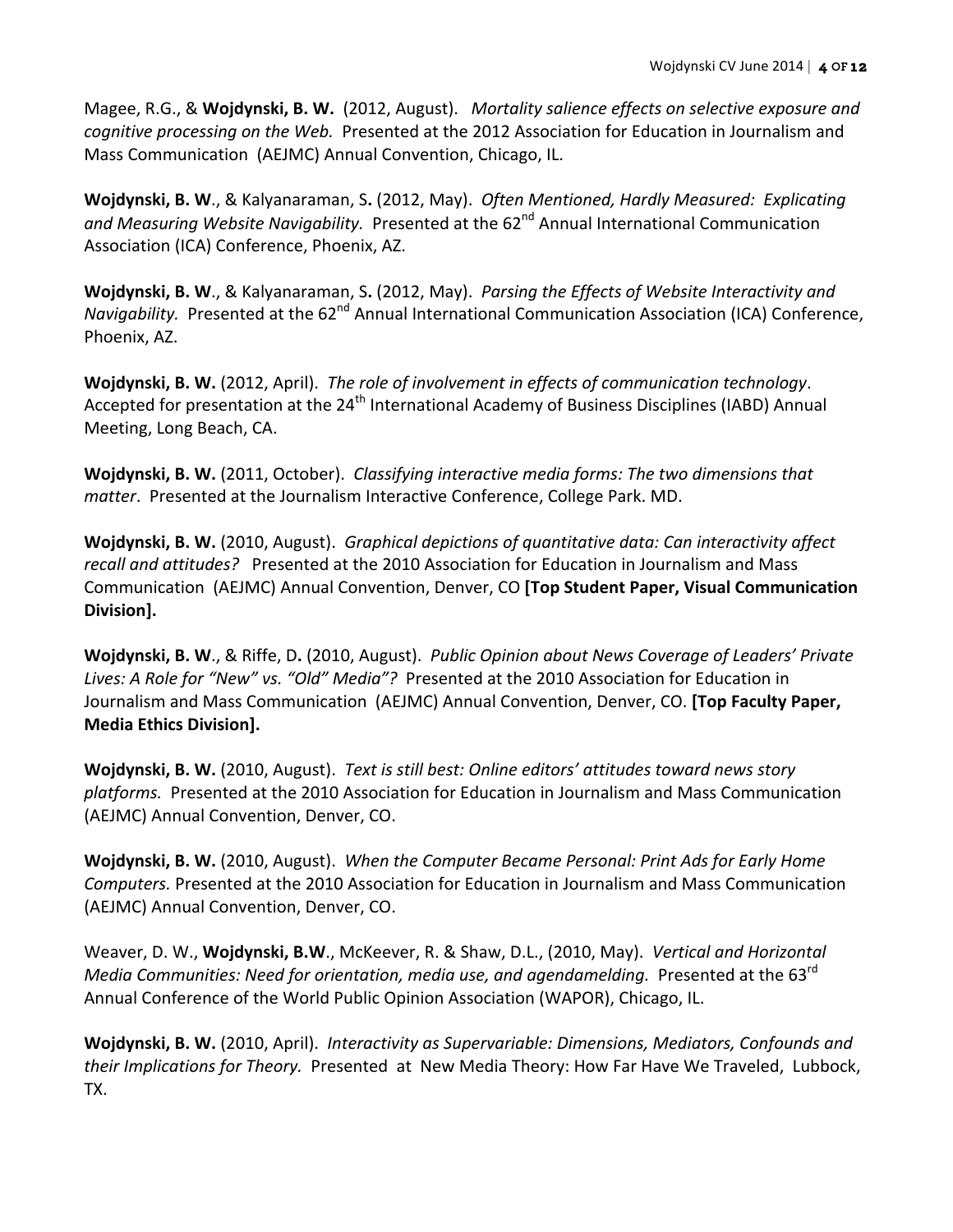**Wojdynski, B. W.** (2009, August). A multi-dimensional model of involvement with news messages. Presented at the 2009 Association for Education in Journalism and Mass Communication (AEJMC) Annual Convention, Boston, MA.

Malik, C. & **Wojdynski, B. W.** (2009, August). *Living in a material Web: Gender and materialism on children's Web sites.* Presented at the 2009 Association for Education in Journalism and Mass Communication (AEJMC) Annual Convention, Boston, MA.

**Wojdynski, B. W.** (2009, August). When reporters blog: Gatekeeping in mainstream newspapers' blog *coverage of ongoing and breaking news events.* Presented at the 2009 Association for Education in Journalism and Mass Communication (AEJMC) Annual Convention, Boston, MA.

Ruel, L. & Wojdynski, B. W. (2009, August). *Effects of hyperlink density on Web page reading: an* eyetracking study. Presented at the 2009 Association for Education in Journalism and Mass Communication (AEJMC) Annual Convention, Boston, MA.

Wojdynski, B.W. (2009, May). The Interactive Newspaper: Multimedia framing and the Iraq War. Presented at the 59<sup>th</sup> Annual International Communication Association (ICA) Conference, Chicago, IL. [Top Three Student Paper, Journalism Studies Division].

Wojdynski, B. W. & Smith, J. (2008, October) The participatory Web: Demographic predictors of online *content creation.* Presented at Convergence and Society: The Participatory Web, Columbia, SC.

**Wojdynski, B. W.** (2008, May). *Defining the Democrats: Mainstream online media and the early framing of the 2008 Democratic primary campaign.* Presented at the 58<sup>th</sup> Annual International Communication Association (ICA) Conference, Montreal, Canada.

# **INVITED PRESENTATIONS AND PUBLICATIONS**

Invited panelist and moderator in a session entitled "From Landing a Job to Getting Tenure: Building an Academic Career," Association for Education in Journalism and Mass Communication Midwinter Conference, (March 2013), Norman, OK.

Invited talk entitled "The Changing Psychology of Digital News" for Science and Technology in Society (STS) Graduate Seminar Series, (September, 2012), Blacksburg, VA.

Invited presenter and panelist in a session entitled "What's Next for Research on Participatory Journalism?" Association for Education in Journalism and Mass Communication, Annual Meeting, (August, 2012), Chicago, IL.

**Wojdynski, B.W.** (2009, November). Social media relations: Effective messaging through Twitter and beyond. Invited presentation at the North Carolina Association of Government Information Officers (NCAGIO) Annual Seminar, Raleigh, NC.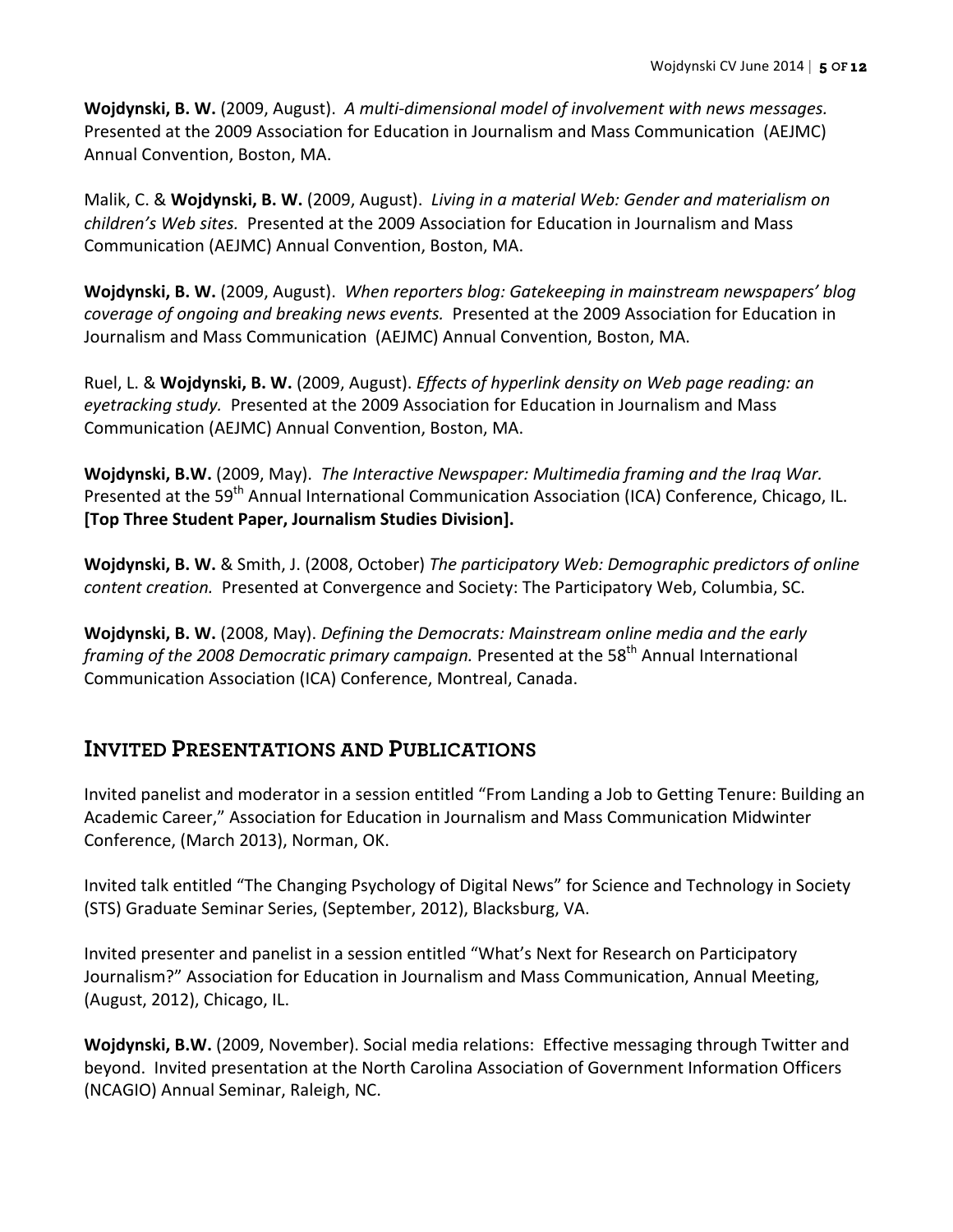**Wojdynski, B. W.,** & Smith, J. (2009, April). Modeling demographic predictors of content creation. *The Convergence Newsletter.* 6 (6). 

Ruel, L., Paul, N., Holman, L., Wojdynski, B., Evans, T., & Novak, K. (2008, September). What makes Web sites work? Lessons from the lab. Presented at the Society For News Design Conference in Las Vegas, NV.

# **ACADEMIC GUEST LECTURES**

"The Eyes Have It: Eyetracking and Studying the Effects of Advertising." Guest lecture given to ADPR 5760, Digital and Social Communication Strategies, November 2013 (Joe Phua, Instructor).

Theory in Communication Research: Dual-Persuasion Models and the Study of Communictation Technology." Guest lecture given to LAHS 1004, Virginia Tech, September 2012 (Marlene Preston, Instructor).

"Communication Theory and the Study of Technological Variables." Guest lecture given to COMM 5014, Communication Theory, Virginia Tech, November 2011 (John Tedesco, instructor).

"Studying Interactivity's Effects." Guest lecture given to COMM 4374, New Communication Technologies, Virginia Tech, November 2011 (Adrienne Holz Ivory, instructor).

"Web Basics: HTML and Video." Guest lecture given to JOMC 221, *Audio-Video Information Gathering*, University of North Carolina at Chapel Hill, April 2011, June 2010, and April 2010 (Temple Northup, instructor).

"The Daily Me at 15: Customization and social influence in online news and advertising." Guest lecture given to JOMC 101, The World of Mass Communication, November 2010 (Christina Malik, instructor).

"Conceptualizing and Measuring Interactivity." Guest lecture given to JOMC 810, Seminar in Human-Computer Interaction, September 2010 (Sri Kalyanaraman, instructor)

"Images Online: Processes and Effects." Guest lecture given to JOMC 490, *Effects of Technology on Self* and Society, June 2010 (Sri Kalyanaraman, instructor).

"Visual Communication: Effects and Ethical Implications." Guest lecture given to JOMC 141, *Introduction to Ethics,* University of North Carolina at Chapel Hill, April 2010 (Temple Northup, instructor).

"Social (Media) Science." Invited presentation given to ENV 301.25, Art of Communicating Science, Nicholas School for the Environment, Duke University, February 2010 (Tim Lucas and Tali Trigg, instructors).

"Interactivity by Design." Guest lecture given to JOMC 102, *Introduction to Graphic Design*, University of North Carolina at Chapel Hill, December 2009 (Lynette Holman, instructor).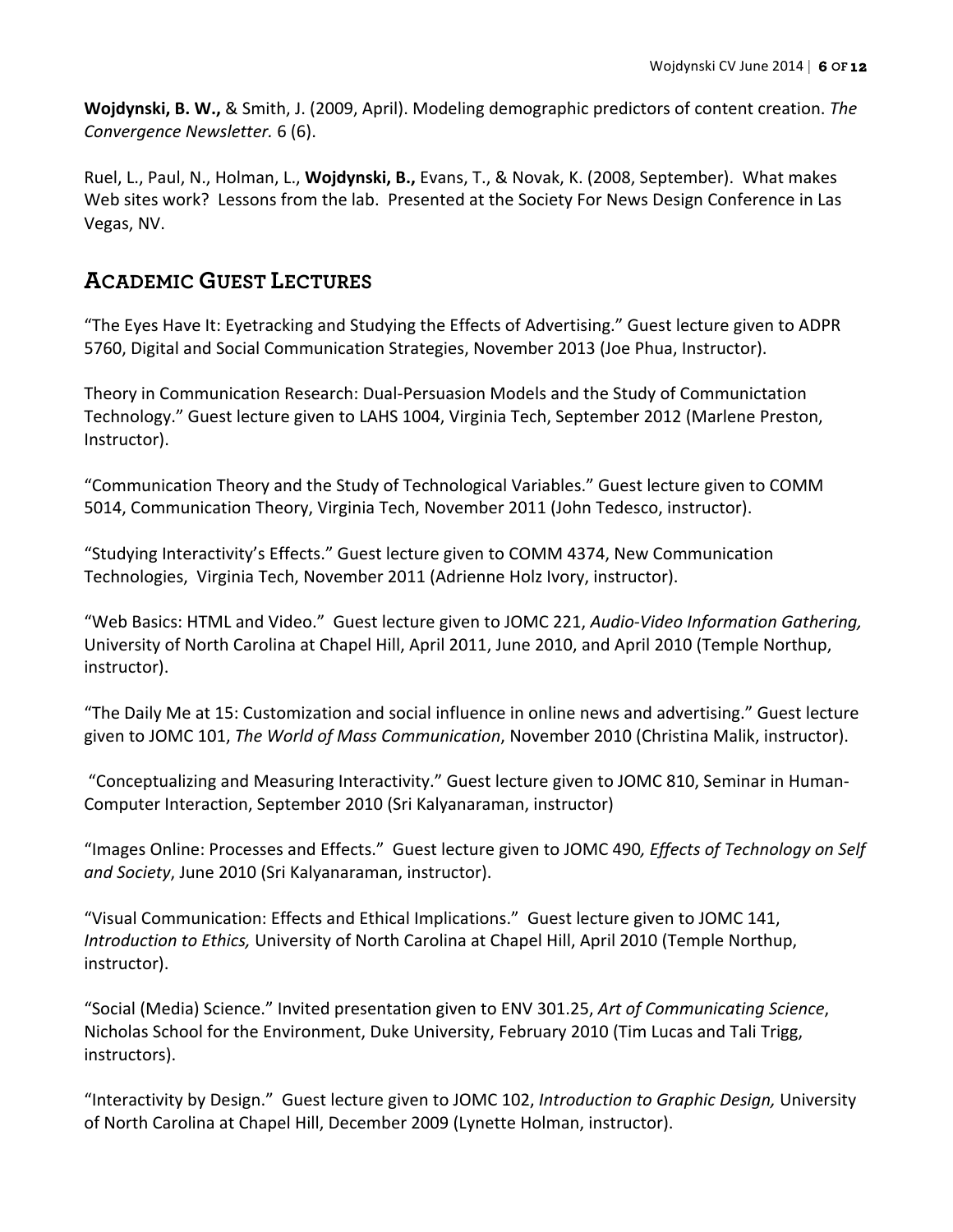"Media convergence: Multi-platform, multi-modal news and the future." Guest lecture given to JOMC 101, The World of Mass Communication, University of North Carolina at Chapel Hill, November 2009 (Jason Moldoff, instructor).

# **TEACHING EXPERIENCE**

## At University of Georgia (Fall 2013 – present)

## **JOUR 5990, Data and Information Visualization for Journalists, Spring 2014**

Primary content areas: This course is an introduction to the principles and execution of information visualization in news. In this course, students will learn how to create effective, informative, and attractive displays of quantitative information, including both static and interactive, dynamic graphics. Students learn how to harness Adobe Illustrator for creating charts, maps, and illustrations, how to compute, clean, and process data in Excel, how to use server-side visualization and timeline creation tools, and how to create interactive visualizations powered by HTML5.

## **JOUR 5990, Multimedia Journalism, Fall 2013; Spring 2014**

Primary content areas: An overview of the contemporary development and deployment of interactive multimedia and digital storytelling by news organizations, and a hands-on workshop for planning, designing, and developing effective multimedia news stories. Students will work on text, image, audio, static graphic, and interactive graphic components for news packages, and learn how to produce and publish their content using HTML5, CSS, and JavaScript.

# **At Virginia Tech (Fall 2011 – 2013)**

## **Undergraduate Courses**

**COMM 3154, Multimedia Reporting, Virginia Tech, Fall 2011, Spring 2012, Fall 2012** 

Primary content areas:, News writing structure, style, and practices; information gathering, text and audio story construction and critique, gauging and providing news value across multiple formats and platforms, audio recording and editing, multimedia story decision-making.

## **COMM 4224: Interactive Online Media, Virginia Tech, Fall 2012**

Primary content areas: Usability and user-centered design of news and public relations Web features, intermediate HTML5 and CSS, designing for computer and mobile screens, programming for user interaction, JavaScript for media producers, data visualization, critiquing aesthetics, function, and information architecture of professional multimedia.

**COMM 2034, Visual Media,** Virginia Tech, Spring 2012, Summer 2012, Spring 2013, Summer 2013 Primary content areas: Understanding and evaluating visual design, visual semiotics, basic photography and photo editing, applying news values to visual content presentation, creating static information graphics, design and layout for print and Web, visual communication ethics, and overview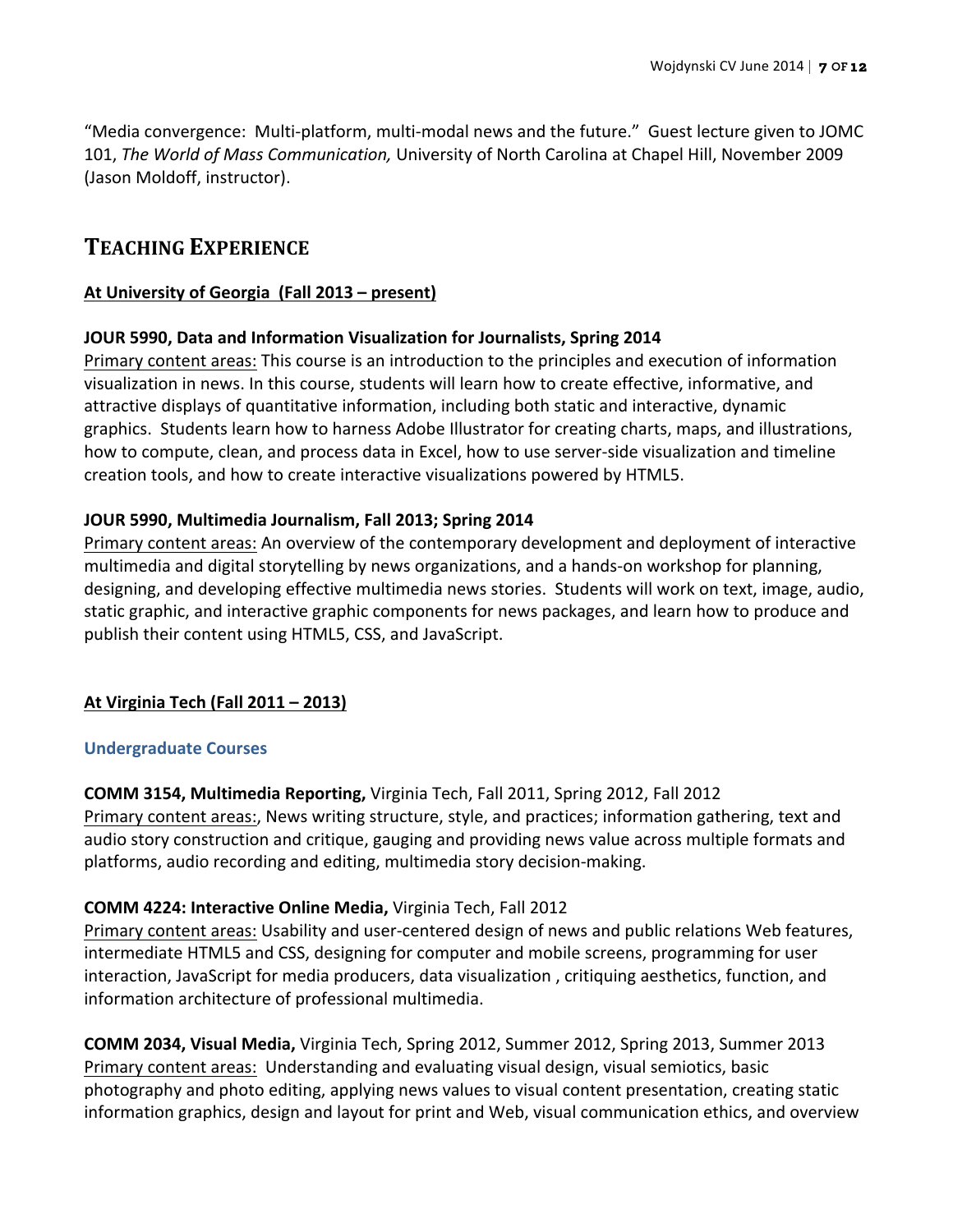of psychological effects and processes of visual communication.

## **COMM 4374, New Communication Technology, Summer 2012**

Primary content areas: Communication technology and civic engagement, Changing news audiences and dissemination practices, identity and information privacy, impact of technology on attention and multi-tasking, foundations of human interaction, the impact of mobile media and 24/7 connectivity on selective exposure.

## **Graduate Course**

## **COMM 5414, Seminar in Mass Media Effects, Spring 2013**

Primary content areas: An overview of the fundamental theoretical and methodological approaches to the study of mass media effects, including: the evolution of media effects theory, agenda-setting, priming, exemplification, and framing, factors influencing selective exposure to news and entertainment media, the role of identity in media consumption and effects, dual-process theories of information processing, applying media effects theories to studying social media.

## **At University of North Carolina at Chapel Hill (Summer 2009 – Spring 2011)**

## **Undergraduate Courses**

**JOMC 187, Introduction to Multimedia**, University of North Carolina at Chapel Hill, Summer, 2009, **Spring 2010.** 

Primary content areas: Principles of effective Web design, file management, and usability; XHTML 1.0 and CSS; Using Dreamweaver for page design and site management; Editing text and photos for Web use; Using and extending Joomla for Web design; using Flash to create step-by-step, rollover, and interactive animations with sound.

## **Graduate Course**

**JOMC 782, Multimedia Storytelling,** University of North Carolina at Chapel Hill, Spring 2011. Key content areas: Writing for digital media, basic photo, video, and audio reporting editing, creating static and interactive informational graphics, Web site construction and management using a CMS.

## As a Graduate Teaching Assistant (UNC-CH, 2008-2010):

**JOMC 187, Introduction to Multimedia, Fall 2008 & Spring 2009 (Prof. Laura Ruel) JOMC 221, Audio and Visual Information Gathering, Fall 2009 (Dr. F. Dillman Carpentier) JOMC 445, Media Process and Effects, Fall 2010 (Dr. Sri Kalyanaraman)** 

# **GRANTS AND FUNDING SOUGHT AND OBTAINED**

## **Grants and Funding Applications Obtained:**

Virginia Tech CLAHS First-Year Faculty Development Grant, Used to attend week-long mediation and moderation statistical analysis course at University of Kansas, Summer 2012, \$1,500.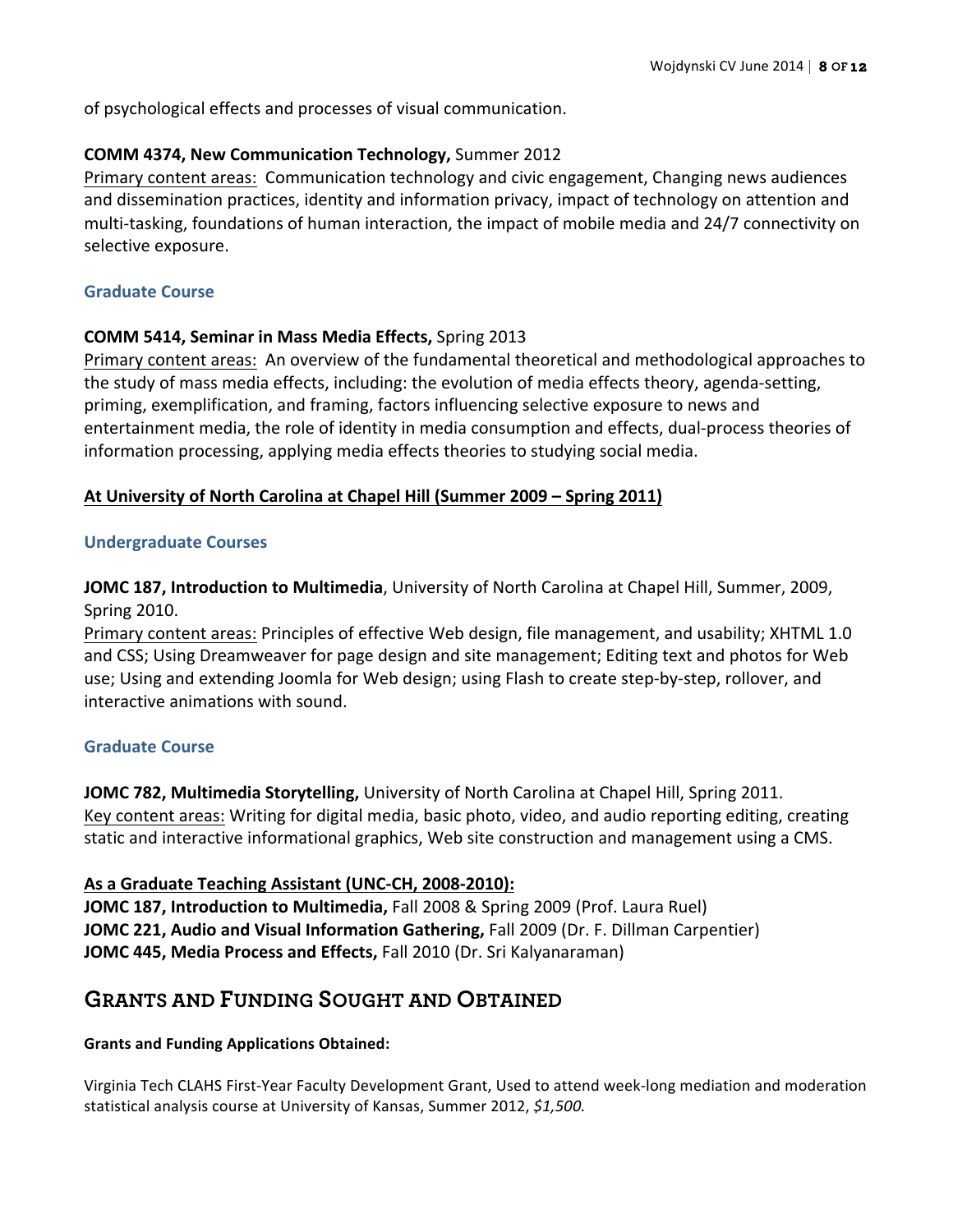# **ADDITIONAL FUNDED RESEARCH EXPERIENCE**

**Research Assistant** to Prof. Laura Ruel, Summer 2008. UNC School of Journalism and Mass Communication, Chapel Hill, NC.

- Oversaw recruitment of participants for two experimental research studies involving eyetracking
- Administered experimental conditions for both experimental research studies
- Oversaw data analysis and writing for one of the experimental research studies

**Research Assistant,** AgendaMelding Project, Summer 2008. UNC School of Journalism and Mass Communication, Chapel Hill, NC.

- Helped design coding scheme and sampling procedures for a content analysis of election coverage spanning multiple media platforms
- Conducted in-depth interviews with Orange County, NC voters
- Met weekly with Dr. Donald Shaw and research team to develop study materials

**Graduate Research Consultant** (funded position) for Dr. Craig Carroll, Spring semester 2008. UNC School of Journalism and Mass Communication, Chapel Hill, NC.

# **PROFESSIONAL EXPERIENCE**

## **Web Content Development & Research:**

# **Usability and User Testing Consultant, PoweringANation.org (Summer, 2010)**

• Developed, conducted, and reported to staff on user tests for three interactive multimedia news features

**Research Assistant II**, Clinical Tools, Inc., Chapel Hill, NC (2003-2006)

- Co-authored proposal for National Institute on Drug Abuse contract #N44DA-4-5523, BrainTrain4Kids: A New Delivery of the Brain Power Program, funded 6/2004.
- Wrote, storyboarded, and designed content for all six modules of *BrainTrain4Kids.com*, a Flash-based Web drug prevention curriculum.
- Designed and led formative research, iterative usability testing and evaluation of *BrainTrain4Kids.com.*
- Authored proposal for National Aeronautics and Space Association contract #NNM04AA74C, *Bodies In Space: Online Education for Secondary School Students*, funded 11/2003.

**Distance Education Specialist, LEARN NC, Chapel Hill, NC (2001-2003)** 

• Created online teacher-to-teacher and teacher-to-student distance learning courses offered through the company's Virtual Classroom.

# **Journalism:**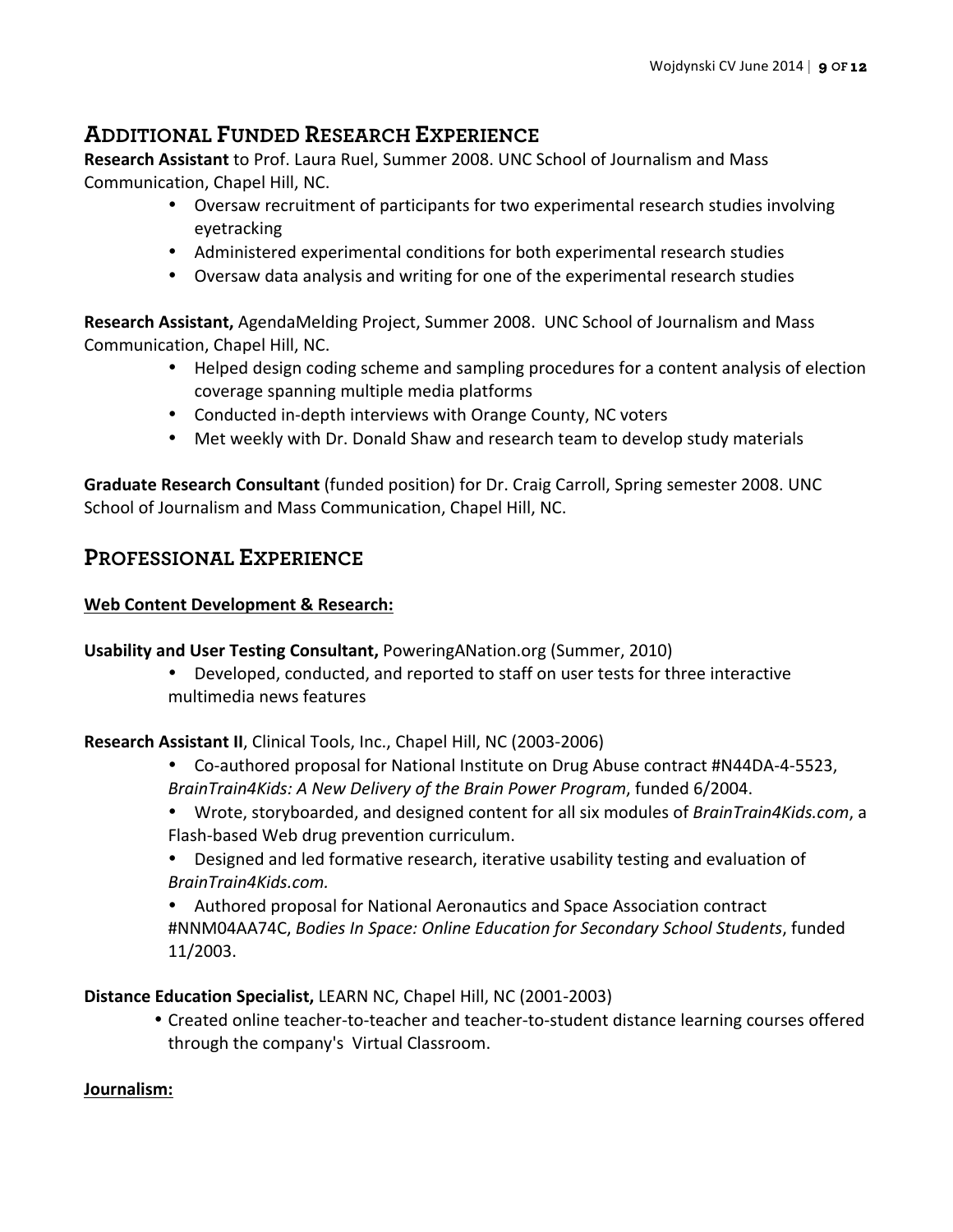**Staff Writer / Stringer/Columnist,** *The Chapel Hill News,* 1997-2002 (including a few breaks)

**Managing Editor,** *UNC Blue & White*, Chapel Hill, NC, 2000-01.

**Associate Editor, UNC Blue & White, Chapel Hill, NC, 1999-2000.** 

**Copy Editor & Staff Writer, Daily Tar Heel, Chapel Hill, NC, 1999.** 

**Writer/Copy Editor,** *UNC Blue & White*, Chapel Hill, NC, 1998-99.

# **SERVICE**

## **Service to the Discipline:**

**Research Chair,** Communication and Technology Division, Association for Education in Journalism and Mass Communication (AEJMC), 2013-14.

**Paper Reviewer,** Communication Theory and Methodology Division, AEJMC, 2014.

**Book Reviewer**, AEJMC Tankard Book Award, 2014.

**Paper Reviewer,** Information Systems division, Communication and Technology division, and Journalism Studies division, International Communication Association, 2014 Conference.

**Moderator,** Communication Technology Division, Communication and Technology Division Research Session, Association for Education in Journalism and Mass Communication, Annual Convention, Washington, D.C., August 2013.

**Paper Reviewer,** Communication Theory and Methodology Division and Communication Technology Division, for AEJMC Annual Meeting, May 2013

**Discussant,** Mass Communication and Society Division, Association for Education in Journalism and Mass Communication (AEJMC), Norman, OK, March 2013.

**Discussant,** Communication and Technology Division, Association for Education in Journalism and Mass Communication (AEJMC), Norman, OK, March 2013.

**Mid-Winter Conference Chair,** Communication and Technology Division, Association for Education in Journalism and Mass Communication (AEJMC), 2012-13.

**Discussant, Communication and Technology Division Research Session, Association for Education in** Journalism and Mass Communication, Annual Convention, Chicago, IL,, August 2012.

**Professional Freedom and Responsibility Chair,** Communication and Technology Division, Association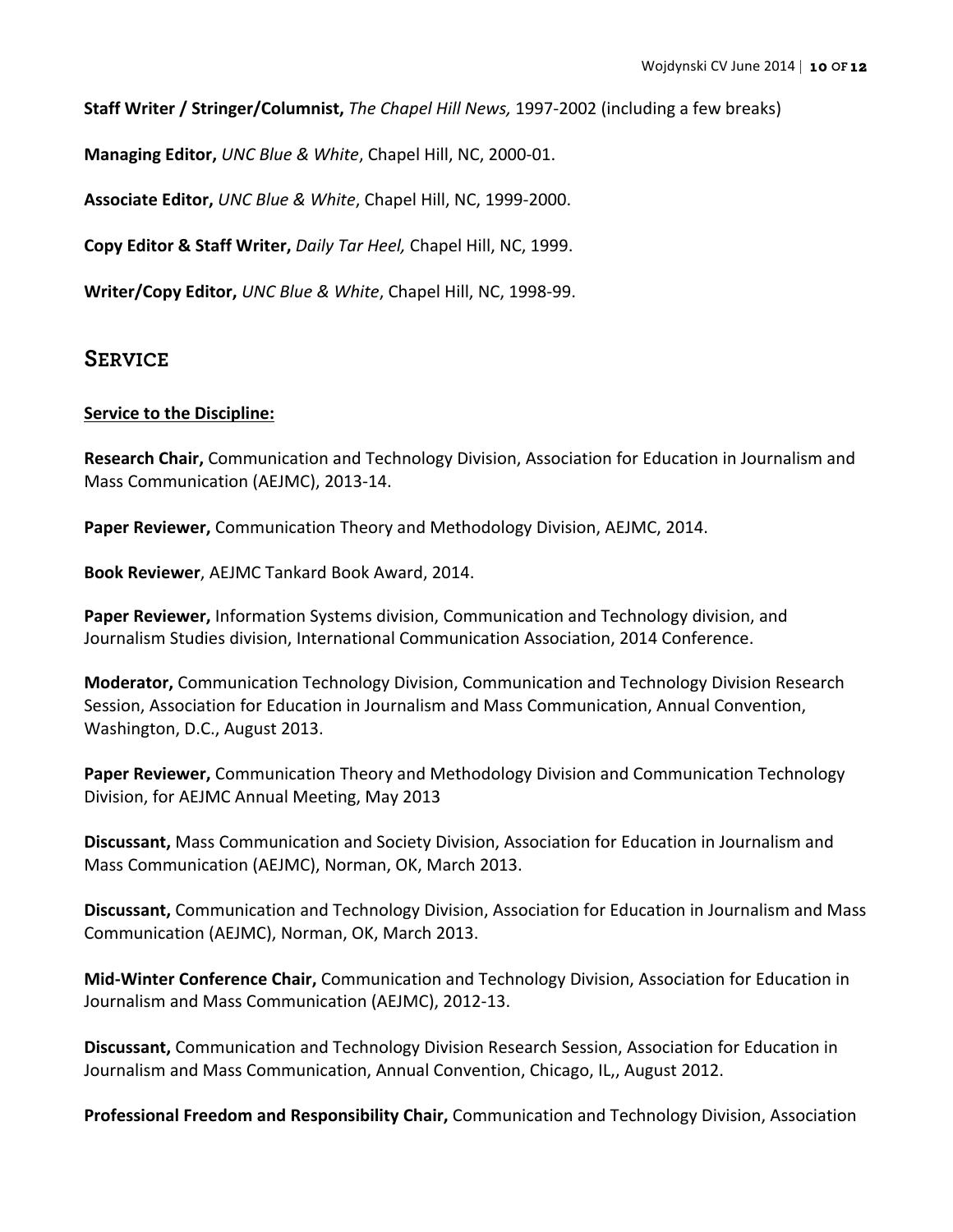for Education in Journalism and Mass Communication (AEJMC), 2011-12.

#### **Manuscript Reviewer:**

**2014:** Journalism and Mass Communication Quarterly (x2), Cyberpsychology, Behavior,and *Social Networking (x2)* **2013:** *Cyberpsychology, Behavior, and Social Networking (x3),* **2012:** Communication Research; Cyberpsychology, Behavior, and Social Networking; Media *Psychology* **2011:** *Journal of Broadcasting and Electronic Media*

**Discussant,** Open Division Research Session, Association for Education in Journalism and Mass Communication Southeast Colloquium, Blacksburg, VA, March 2012.

**Paper Reviewer,** Works-in-Progress, ACM CHI Conference on Human Factors in Computing Systems, 2011.

**Co-Chair, AEJMC Best of the Web Competition**, on behalf of Communication and Technology Division, Association for Education in Journalism and Mass Communication (AEJMC), 2009-10, 2010-11.

**Moderator,** "Adoption and Impacts: Online and 3D Technologies," Communication and Technology Division ,Association for Education in Journalism and Mass Communication, Annual Convention, St. Louis, MO, August 2011.

**Paper Reviewer,** Communication and Technology division and Information Systems division, International Communication Association, 2011 Conference.

**Moderator,** Open Division, Association for Education in Journalism and Mass Communication, Southeast Colloquium, Chapel Hill, NC, March 2010.

**Moderator,** Communication and Technology Division, Association for Education in Journalism and Mass Communication, Annual Convention, Boston MA, August 2009.

**Graduate Student Volunteer**, Society for News Design (SND) SND.ies Annual Awards, Chapel Hill NC, August, 2008.

## **Service to the College / University:**

**Member,** Distance Learning Committee, Grady College, University of Georgia, February 2014 – present. **Member,** New Media Institure Lecturer Search Committee, Grady College, University of Georgia, May-June 2014.

Member, Digital & Broadcast Journalism Tenure-Track Search Committee, Grady College, University of Georgia, November 2013- February 2014.

**Director,** Grady College Research Participation Pool, Grady College, University of Georgia, September 2013-present